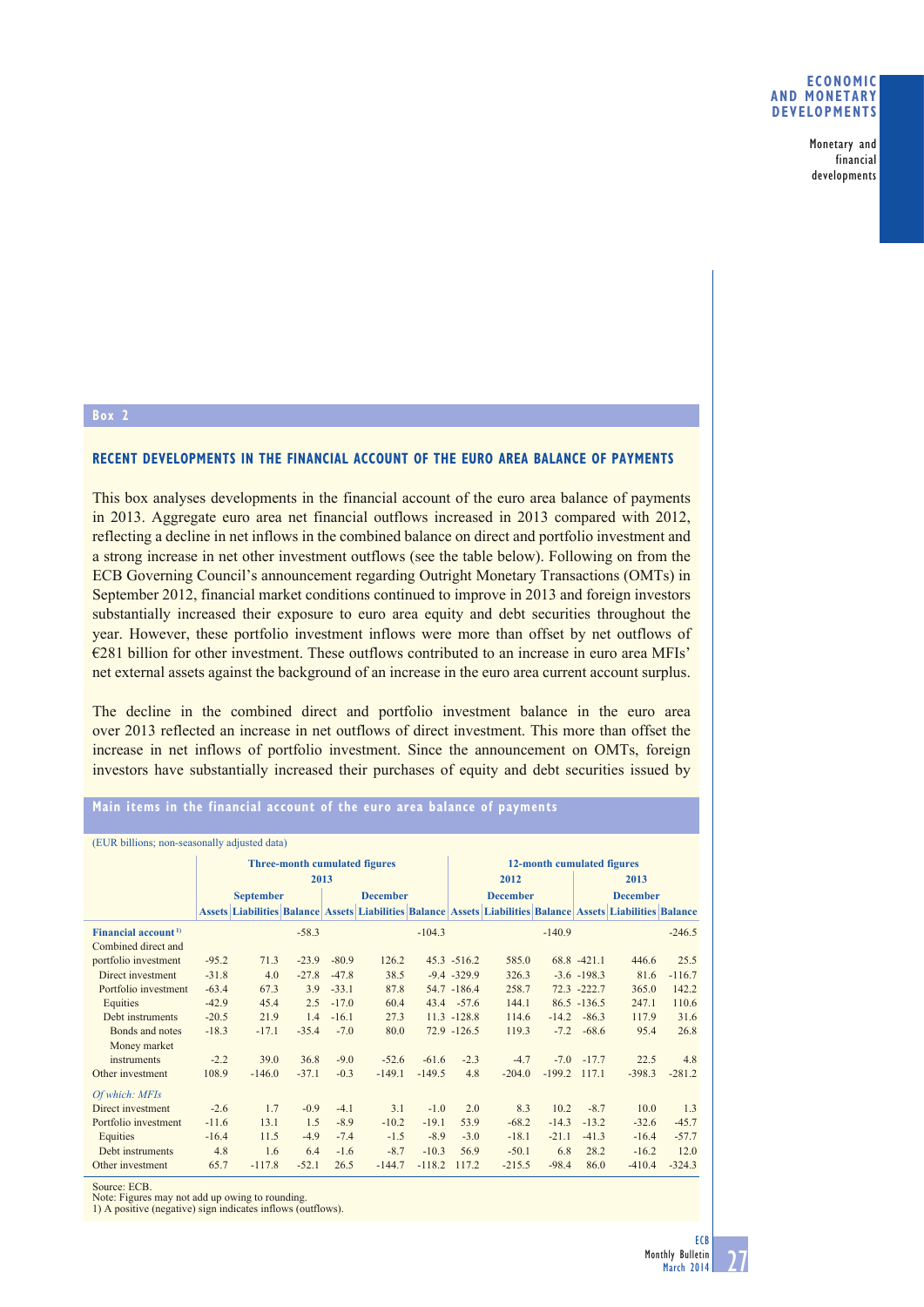euro area non-MFIs. At times during the second and fourth quarters of 2013, net purchases of equity instruments by foreign investors were rather high, which may have been related to investor uncertainty over the tapering-off of quantitative easing by the United States. Euro area investors also increased their acquisition of foreign securities, albeit to a lesser extent, driven by purchases of foreign equity securities by both euro area MFIs and non-MFIs. This more than offset the moderate decline in purchases of foreign debt securities compared with the previous 12-month period, with euro area non-MFIs slightly reducing their purchases of foreign debt instruments and euro area MFIs reducing their net sales of foreign debt instruments.

Net outflows of other investment primarily reflected the fact that non-residents continued to reduce their exposure to deposits and loans (particularly at short-term maturity) from euro area MFIs. This was partly offset by a reduction in the foreign deposits and loans of euro area non-MFIs. There was a substantial shift in the maturity structure of foreign other investment assets held by euro area MFIs over the course of 2013 as holdings of long-term assets were reduced. At the same time, euro area MFIs switched from being net sellers of short-term other investment assets in 2012 to net buyers of these assets in 2013. In the 12 months to December 2013 the increase in the net external asset position of euro area MFIs had a positive impact on euro area liquidity and was partly reflected in the evolution of the broad monetary aggregate M3. As can be seen from the monetary presentation of the balance of payments, the increase in MFIs' net external asset position over this period was mainly a result of transactions by the non-MFI sector related to the current account surplus of the euro area, as well as of net inflows of portfolio investment.

As regards the fourth quarter of 2013, while net outflows of other investment continued, net inflows of €45 billion were recorded in the combined balance on direct and portfolio investment, compared with net outflows of  $E24$  billion in the third quarter of 2013 (see the chart below).

There was an increase in net inflows of portfolio investment in the fourth quarter compared with the third, and a decline in net outflows of direct investment. Within portfolio investment, domestic investors reduced their purchases of foreign equity and debt securities in the fourth quarter, whereas foreign investors bought more euro area equity securities and debt instruments than in the third quarter.

In the fourth quarter of 2013 the net purchases of foreign bonds and notes by the euro area non-MFI sector, while lower than in the previous quarter, were partly offset by euro area MFIs reducing their exposure to foreign bonds and notes. Both the MFI and non-MFI sectors in the euro area remained net purchasers of foreign equity securities in the fourth quarter of 2013, but less so than in the previous quarter. Euro area MFIs were net sellers of foreign other investment assets in the fourth quarter of 2013, albeit to a lesser extent than in the third. Non-euro area residents

#### **Main items in the financial account**



28 ECB Monthly Bulletin March 2014